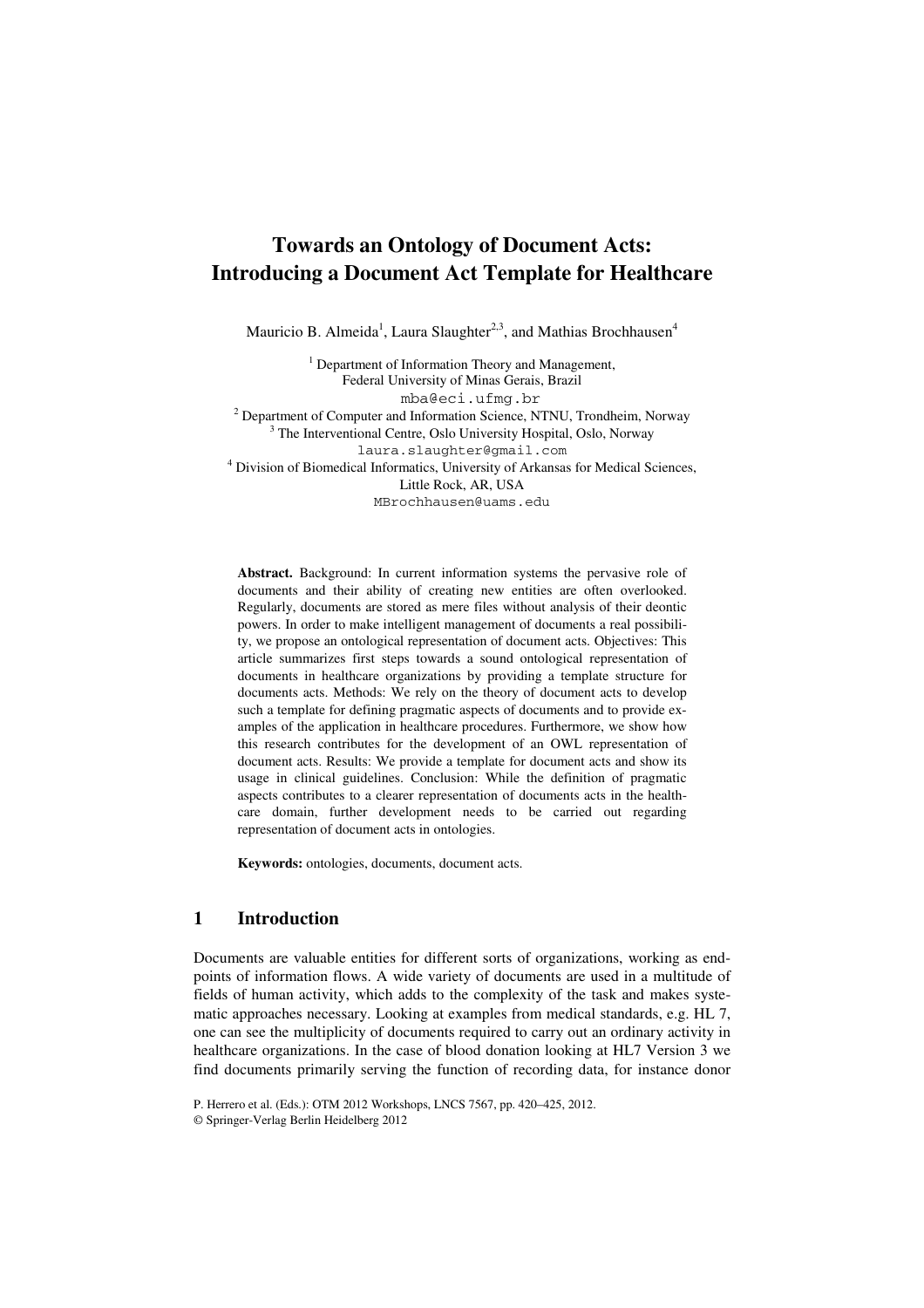questionnaires, lab results and donation event information [3]. Some documents, though, are bearers of additional properties. They give rise to new sorts of claims and obligations. For instance, in case of a blood donation order or a blood donation consent form [3].

We argue that information systems employed in healthcare organizations can take advantage of an appropriate characterization and formalization of documents, as well as both the actions they trigger and the states of affair they bring about. To achieve this aim, we present a template grounded on well-founded theories, which can be used as a guide for distinguishing types of documents in formal ontologies. In doing so, we rely on speech act[1] and document act theory [13] to explain the social consequences of documents. In addition, we adapt a framework for formalization [11] to determine the purpose of documents in a certain context. We look at a use case that stems from an ongoing project being conducted in healthcare organizations, dealing with medical guidelines to check generalizability. We explain how this research contributes to the development of an OWL representation of documents and document acts.

In this paper, we first describe theories to manage the complex phenomena arising from the usage of documents in everyday life focusing on healthcare organization environments. Then, we present a case study on which we develop a template for pragmatic characterization of documents present in medical institutions. We validate that step by proofing the applicability of the template for another aspect of healthcare. Finally, we discuss our findings and present the basis for the future development of an ontological representation of document acts in OWL.

# **2 Deontic Powers of Documents**

The basis of document act theory is the recognition, which arose in  $20<sup>th</sup>$  century philosophy of language, that we can use language to do other things beyond merely describing reality. This recognition led to the development of speech act theory [1, 10]. Austin states that some sentences, instead of describing something in the world, are enabling something to get done. They are performances of acts of certain kinds. These sentences are named performatives, by contrast with sentences in which something true or false is being stated, which are called constantives. Furthermore, speech acts theory establishes that, in any ordinary language, a speaker performs acts of three different kinds: locutionary acts, in which, more than merely uttering sounds, one is speaking the words with the meaning they really have; illocutionary acts, in which one is using the words in order to ask a question, give an order, make a promise, and so forth; and perlocutionary acts, used to convince someone to do something [1].

Important language features depend on the illocutionary acts being performed, rather than on the meaning of words and sentences [5]. Examples of ability of speech acts to bring about new entities are obligations and claims to which promises and orders give rise. The general speech acts theory was consolidated into a theoretical framework [9], in which the dimensions of utterance, meaning and action could be seen as being unified together.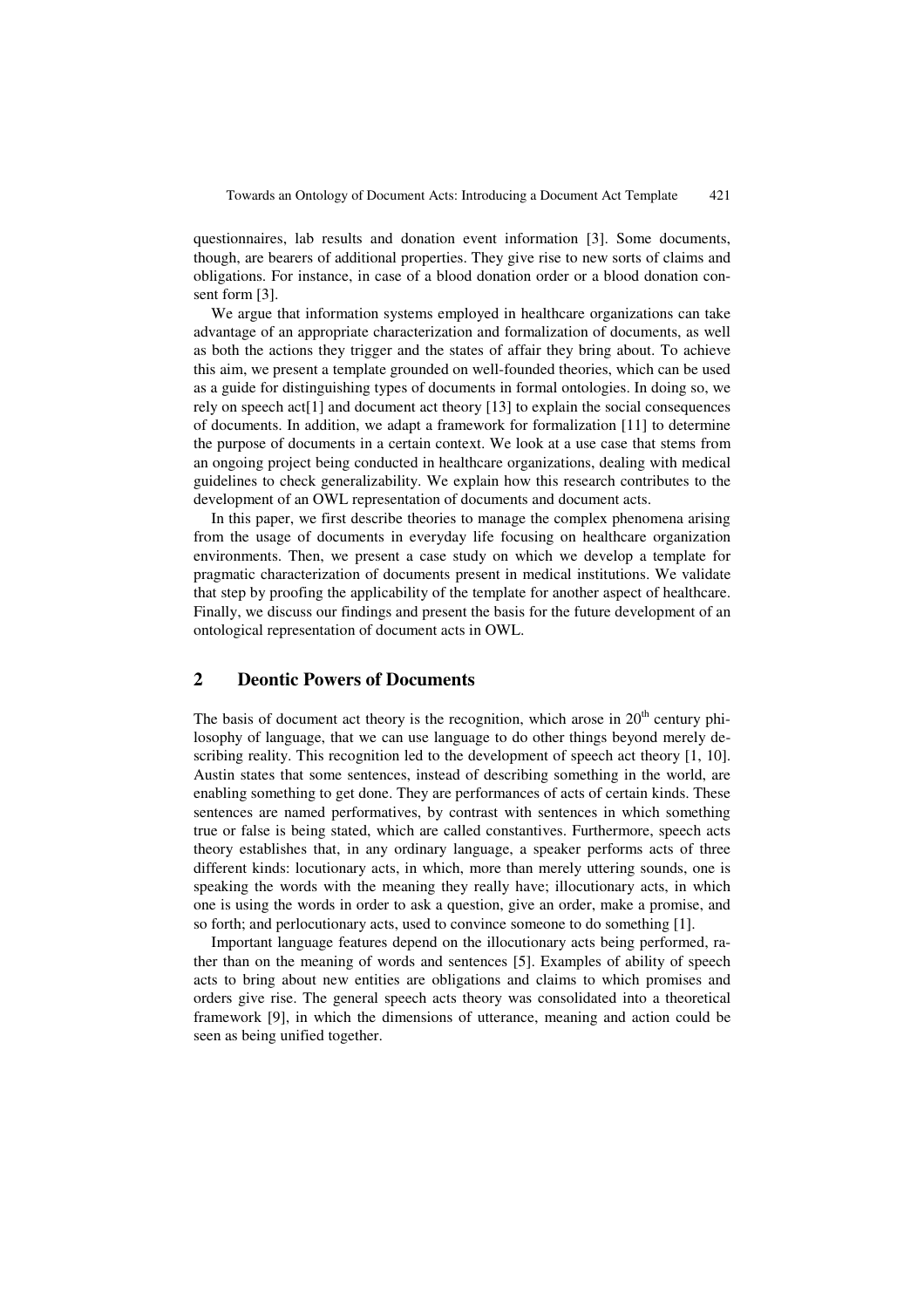#### 422 M.B. Almeida, L. Slaughter, and M. Brochhausen

Just as speech enables speech acts, documents can be more than just reports. They can spawn new entities in reality [13]. Searle [10] refers to the ability of documents to add something to reality as their *deontic power*. Smith [13] points out that according shifting from speech acts to document acts extents the purposes achievable by social action. Speech acts are events existing only in their execution and have a limited temporal and spatial reach, while document acts involve documents which endure through time. It is through documents that document acts do not underlie the temporal and spatial restrictions as speech acts.

# **3 Creating a Document Template**

Within the healthcare segment, documents carry extensive economic, legal and medical entailments. Medical documents are complex instances employed for several purposes in healthcare processes and used to: to support patient care, to fulfill external obligations, to support administration, to support quality management, to support scientific research and to support clinical education.

Nevertheless, means to characterize documents regarding their *deontic power*s in medical organizations have not yet been implemented. In order to overcome this, we propose a template that is the result of an analysis of documents and document act in the process of using medical guidelines.

## **3.1 The Template**

The first step in developing a template consists in selecting documents and characterize them according to three components based on Searle's theory of social action: the context, the content and the force [10]. The following paragraphs elucidates each of these components, according [11]:

**Context** concerns conditions of the world in which a document act is manifested. In order to characterize the context of a document, at a minimum the following questions should be considered: Who issues the document? Who receives the document? What is pertinent concerning the temporal and geographical aspects? Other contextual features that contribute to the success of the document act are gathered under the label contributory features.

**Content** consists of the proposition underlying the document act, that is, the common element that characterizes the effect of that document, independently of the form in which this element is presented.

**Force** aims to determine the commitments, that is, the organizational relationships established and the way in which the content is related to the institutions' environment. Searle and Vanderveken [11] give the following sub-components to specify the force of document acts:

**Point** represents the purpose of a document act, namely, whether it is an assertive, a commissive, a directive, a declarative, or an expressive. An assertive point tells how the world is, for example, in predicting. A commissive point commits one to doing something, for example, promising. A directive point tries to get the receiver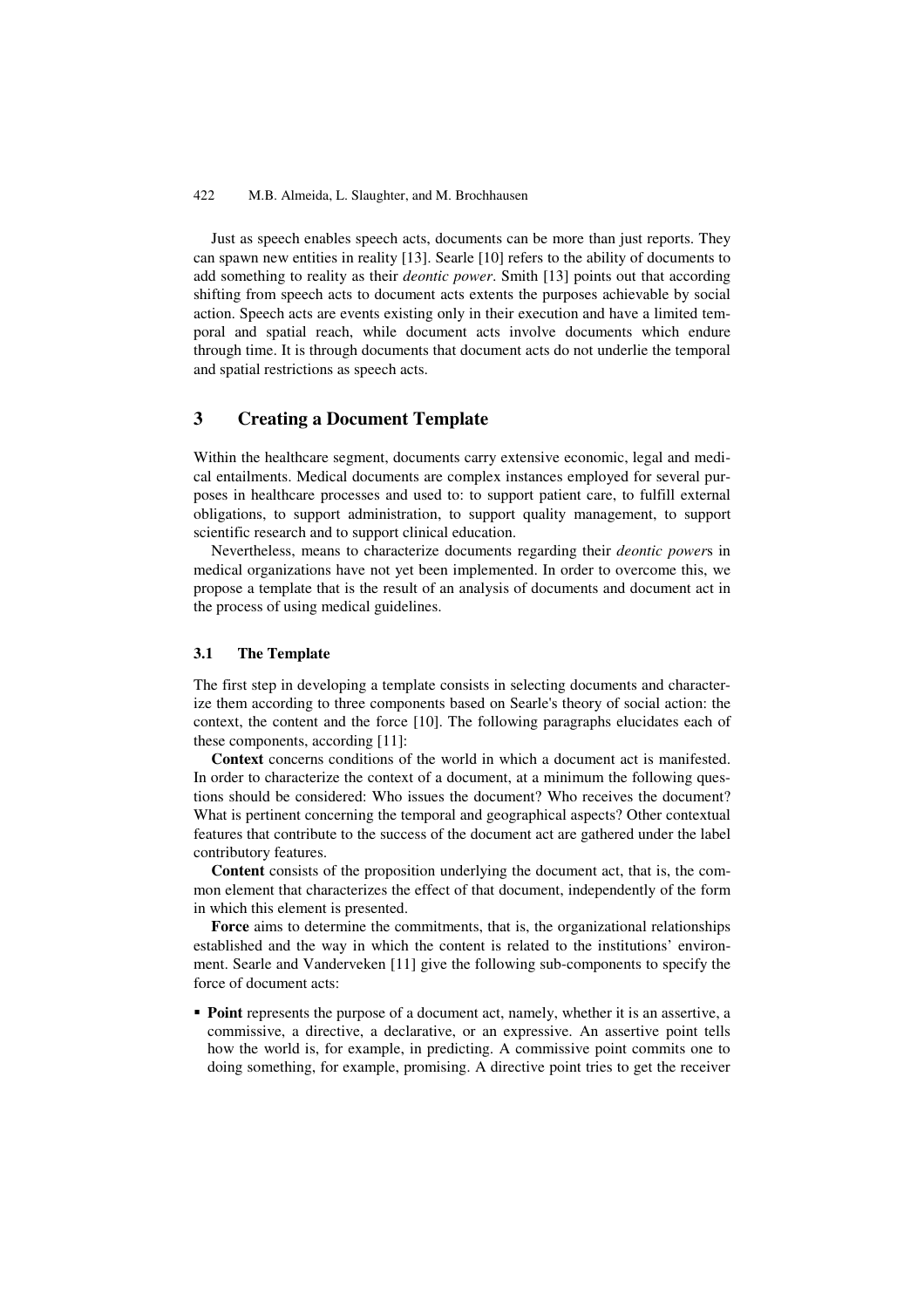to do things, for example, ordering. A declarative point changes the world, for example, declaring. An expressive point expresses attitudes, for example, apologizing.

- **Degree** corresponds to the strength of a point, which is defined according to a taxonomy[11]. For example, assertives can be identified by the sequence of verbs: assert, claim, state, deny, argue, inform, suggest, to mention but a few. The verb "assert" produces an assertive stronger than the verb "suggest". Other sequences of verbs are organized in a similar fashion for commissives (e.g., commit, consent, etc.), directives (direct, recommend, etc.), declaratives (declare, endorse, etc.) and expressives (complain, protest, etc.).
- **Content conditions** are conditions required by the propositional content so a document act can be achieved. For example, invoicing can only refer to payments and not to salaries.
- **Preparatory conditions** are states of affairs that an entity must address for the success of the document act. For example, in placing an order the buyer presupposes that the supplier still sells those products.

Once presented the basic issues, we summarize the elements for the characterization into a template where some additional details and examples are added (Table 1):

| <b>Step</b>                   | <b>How to execute</b>                                                                   |  |  |
|-------------------------------|-----------------------------------------------------------------------------------------|--|--|
| bearers<br>Selecting document | of Identify actions triggered by the document in its official usages                    |  |  |
| document-acts                 | Identify economic entities                                                              |  |  |
| Describing the context        | Identify who issues and who receives the document                                       |  |  |
|                               | Identify what are the related temporal and geographical aspects                         |  |  |
| Defining the content          | Identify the underlying proposition of the document                                     |  |  |
| Assigning the point           | Identify the point according to the content defined. The point can be:                  |  |  |
|                               | an assertive, a commissive, a directive, a declarative, an expressive.                  |  |  |
|                               | Identify the degree according to the point defined (ascending order):                   |  |  |
| Assigning the degree          | Assertives: assert > claim > state > assure > argue > inform >                          |  |  |
|                               | • Commissives: commit > promise > threaten > refuse > offer                             |  |  |
|                               | Directives: direct > request > demand > advice > recommend                              |  |  |
|                               | Declaratives: $\text{dec}$ are $>$ resign $>$ appoint $>$ approve $>$ endorse $> \dots$ |  |  |
|                               | Expressives: apologize > thank > complain > protest > greet                             |  |  |
| Assessing content conditions  | Identify premises that assure the point and degree feasibility.                         |  |  |

**Table 1.** Template for the characterization of documents

Assessing preparatory conditions I dentify premises that assure the success of the point and degree.

#### **3.2 Applying the Template**

A template based on the aforementioned guidelines was applied to instances of documents pertaining to the scope of healthcare institutions. From the Evicare Project<sup>1</sup>, a medical guideline was used to test the template. The results are depicted in Table 2. With these documents a receiver chooses to act (give a specific treatment) or not to act (does not act according to the original plan) after reading the contents stated as part of guideline recommendations. The force "degree" of these documents can be either "advice" or "recommendation".

 1 http://www.evicare.no/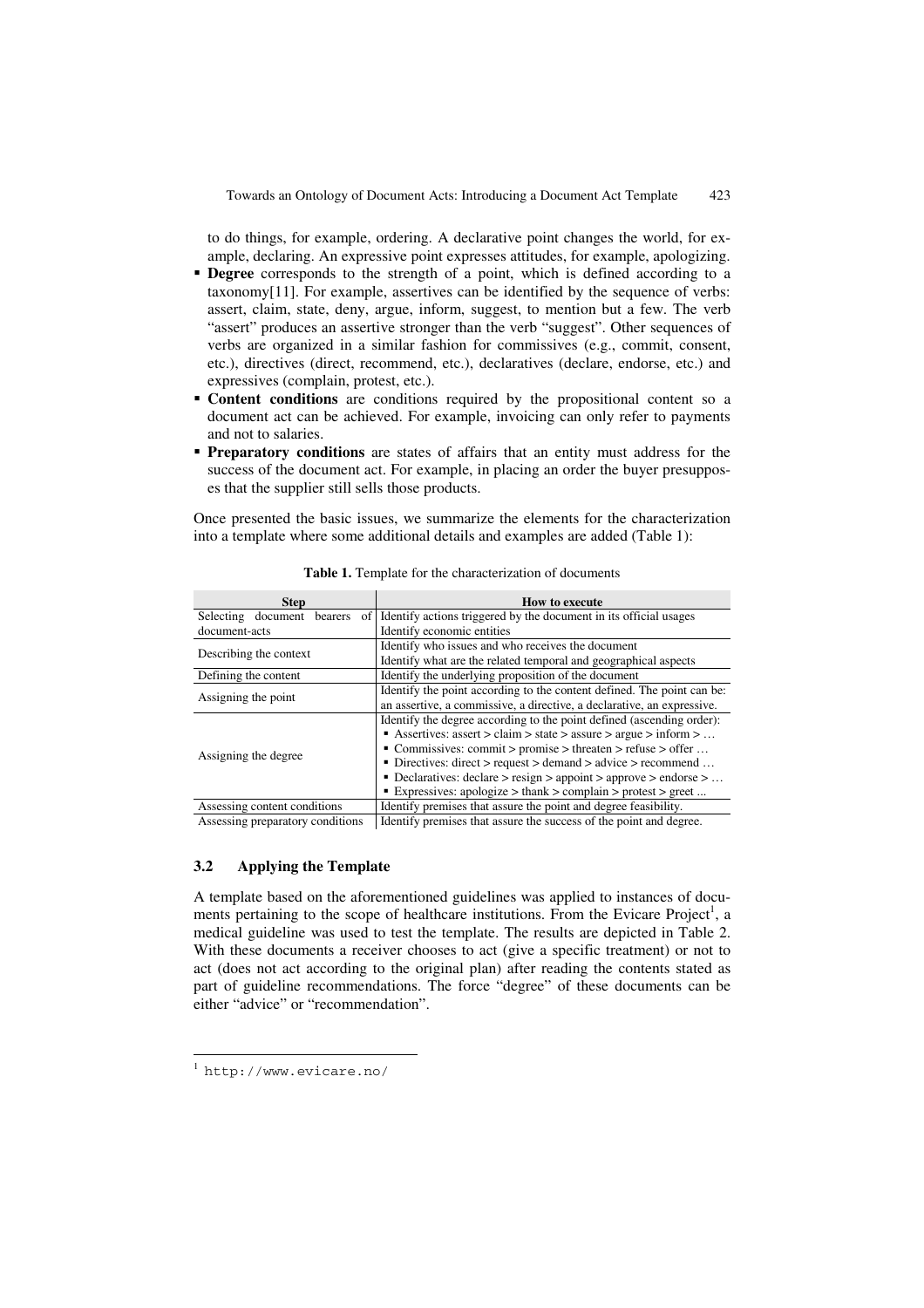#### 424 M.B. Almeida, L. Slaughter, and M. Brochhausen

|  |  |  | Table 2. Template applied to a medical guideline |  |  |
|--|--|--|--------------------------------------------------|--|--|
|--|--|--|--------------------------------------------------|--|--|

|                | Who issues                       | Guideline authoring panel                                                                                                                                                                                                   |  |  |
|----------------|----------------------------------|-----------------------------------------------------------------------------------------------------------------------------------------------------------------------------------------------------------------------------|--|--|
|                | Who receives                     | Physician                                                                                                                                                                                                                   |  |  |
|                | <b>Temporal</b>                  | Occasional, intermittent use during patient encounter                                                                                                                                                                       |  |  |
| <b>Context</b> | aspect                           |                                                                                                                                                                                                                             |  |  |
|                | <b>Local aspect</b>              | In hospital, clinic or private practice within the area of application of the<br>guideline authoring panel                                                                                                                  |  |  |
|                | Contributo-<br>ry features       | -Purpose: inform physicians of what a panel recommends they do based<br>on evidence<br>-Institutional system involved: healthcare<br>-Possible actions: read, follow recommendations<br>-Role of the agents: physician role |  |  |
| Content        |                                  | x provides medical services in accordance with the guidelines to patient y                                                                                                                                                  |  |  |
|                | Point                            | Directive                                                                                                                                                                                                                   |  |  |
| Force          | <b>Degree</b>                    | Advice, Recommend                                                                                                                                                                                                           |  |  |
|                | <b>Content</b>                   | The healthcare institution agrees that the guidelines are authoritative, up                                                                                                                                                 |  |  |
|                | conditions                       | to date, and can be used by physicians that work                                                                                                                                                                            |  |  |
|                | <b>Preparatory</b><br>conditions | The physician can understand and carry out the recommendations in the<br>guidelines.                                                                                                                                        |  |  |

## **4 Discussion and Future work**

Above we demonstrated an application of Searle's work to create a comprehensive and consistent representation of document acts in the healthcare domain. However, the steps presented are merely preparatory to the final goal of providing an ontology of document acts in Web Ontology Language Version 2 (OWL 2) [8]. We argue that in order to achieve that goal, beyond the initial steps based on Searle's work, we really need to engage in in-depth ontological analysis of social action. Smith [14] argues that Searle's position, which restricts social ontology to elements reducible to physical entities, is lacking an analysis for the most central features of the social world: quasiabstract entities that lie outside the world of physics, but are indeed fully part of the historical world [14].

Therefore, in creating the OWL representation of document acts we will base our efforts on Smith's proposal [14] to use Adolf Reinach's social ontology [9] as the foundation. This bases the existence of social entities on declarations which can be made portable and pertinent through time and space in documents. We hold that the key entities in a formal ontology of document acts based on Reinach are claims and obligations. Thus, the ontological status of these is a key issue that needs to be resolved.

The OWL implementation of our document act ontology which is still under development follows the OBO Foundry criteria  $[7]^2$ . The ontology is based on Basic Formal Ontology (BFO) [2] and re-uses existing ontologies in the domain. Foremost, we imported classes from Information Artifact Ontology (IAO) [5], for instance *document* (http://purl.obolibrary.org/obo/IAO\_0000310). With regard to the ontological status of claims and obligations, which are of crucial importance to document act

<sup>&</sup>lt;sup>2</sup> For now the criterion of the ontology being publicly available is not fulfilled due to the fact that the size and stability of the OWL file is below initial release.